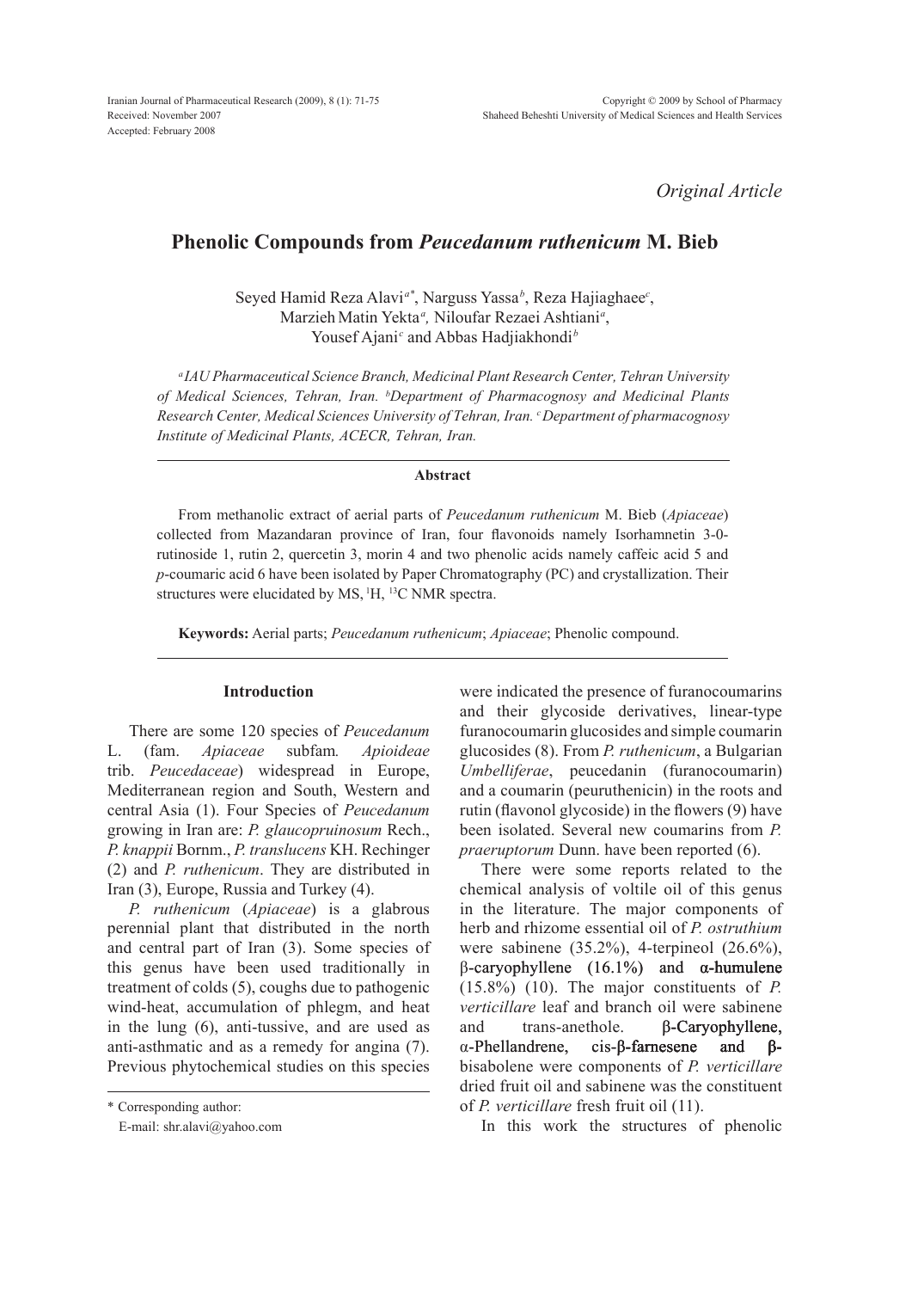

**Figure 1.** The structure of phenolic compounds from *Peucedanum ruthenicum.*

compounds from the aerial part of *P. ruthenicum*  M. Bieb is reported.

## **Experimental**

Melting points were taken on a Reichert-Jung apparatus (Vienna, Austria). Ultraviolet spectra were recorded on a Shimadzu 160A spectrometer (Kyoto, Japan). Electron Ionization Mass Spectra (EIMS) were determined on a Finnigan MAT TSQ 70 (California, USA) at 70eV.<sup>1</sup>H NMR and <sup>13</sup>C NMR spectra were measured in DMSO and  $CDCl<sub>3</sub>$  with tetramethylsilane (TMS) as an internal standard using a Varian 400 Unity plus spectrometer. FTIR spectra were recorded on a Nicolet 550 spectrometer (Madison, WI, USA). Chromatographic papers were purchased from Whatman Company. All compounds for UV spectral shift reagents, natural product reagent and sugar indicator, solvents, glacial acetic acid, authentic samples of sugars and concentrated  $NH<sub>3</sub>$  were purchased from Merck Company.

The aerial parts of *P. ruthenicum* were collected in October 2004 from Roodbarak (Mazandaran province) north of Iran and identified by Dr. H. Akhani (Dept. of Plant Biology, Faculty of Science, Tehran University, Tehran, Iran). A voucher specimen is deposited in the private herbarium of Dr. H. Akhani (hb. Akh. Salimian 39).

Dried powdered aerial parts (0.1 kg) of the plant were extracted with pure methanol (2.5 l) by percolation (one week). The solvent was evaporated and dried in vacuum at 45°C to give a gummy residue (13.5 g). This residue was then treated with 10 ml. water and gave a cloudy suspension, which was extracted with chloroform  $(3\times50 \text{ ml})$ . The solvent (methanol-water) was evaporated and dried in vacuum at 45°C and the residue (11.2 g) was analyzed on paper chromatography (PC). The chromatograms were developed descendingly in the long direction of Whatman 3 MM chromatographic papers in the chromatocab using BAW (n-butanol: acetic acid: water, 4:1:5) as eluent for 12 h to obtain phenolic compound lines as follow: line1 (17 mg,  $R_f = 0.63$ , purple before and after using NH<sub>3</sub> at 366 nm), line 2 (32 mg,  $R_f = 0.61$ , purple color before and after using  $NH<sub>3</sub>$  at 366 nm), line 3  $(27 \text{ mg}, \text{ R}_{\text{f}}=0.75, \text{ purple color before and after})$ using NH<sub>3</sub> at 366 nm), line 4 (12 mg, R<sub>f</sub>=0.88, purple color before and after using  $NH<sub>3</sub>$  at 366 nm), line 5 (16 mg,  $R_f = 0.53$ , blue color before and after using  $NH<sub>3</sub>$  at 366 nm), line 6 (14 mg,  $R_f = 0.49$ , blue before and after using NH<sub>3</sub> at 366 nm). Each line extracted with methanol maceration.

For further purification, compounds were subjected to PC with 15% acetic acid as eluent to separate compounds 1 ( $R_f$  = 0.81 purple before and after using NH<sub>3</sub> at 366 nm), 2 ( $R_f$ =0.74, purple before and after using  $NH<sub>3</sub>$  under 366 nm), 3 ( $R_f$ =0.32, purple before and after using  $NH<sub>3</sub>$  under 366 nm), 4 ( $R<sub>f</sub>=0.45$ , purple before and after using NH<sub>3</sub> under 366 nm), 5 ( $R_f$ =0.41, blue before and after using  $NH<sub>3</sub>$  under 366 nm) 2 and 6 ( $R_f$ =0.38, blue before and after using  $NH<sub>3</sub>$  at 366 nm). Detection of flavonoids was carried out under ultraviolet lamp (366 nm).

# **Results and Discussion**

Compound 1 gave the characteristic UV spectrum of isorhamnetin and a free 700 H group (12) and the EIMS spectrum showed a [M-  $(Glu+Rh)$  at m/z 316. The 1HNMR confirmed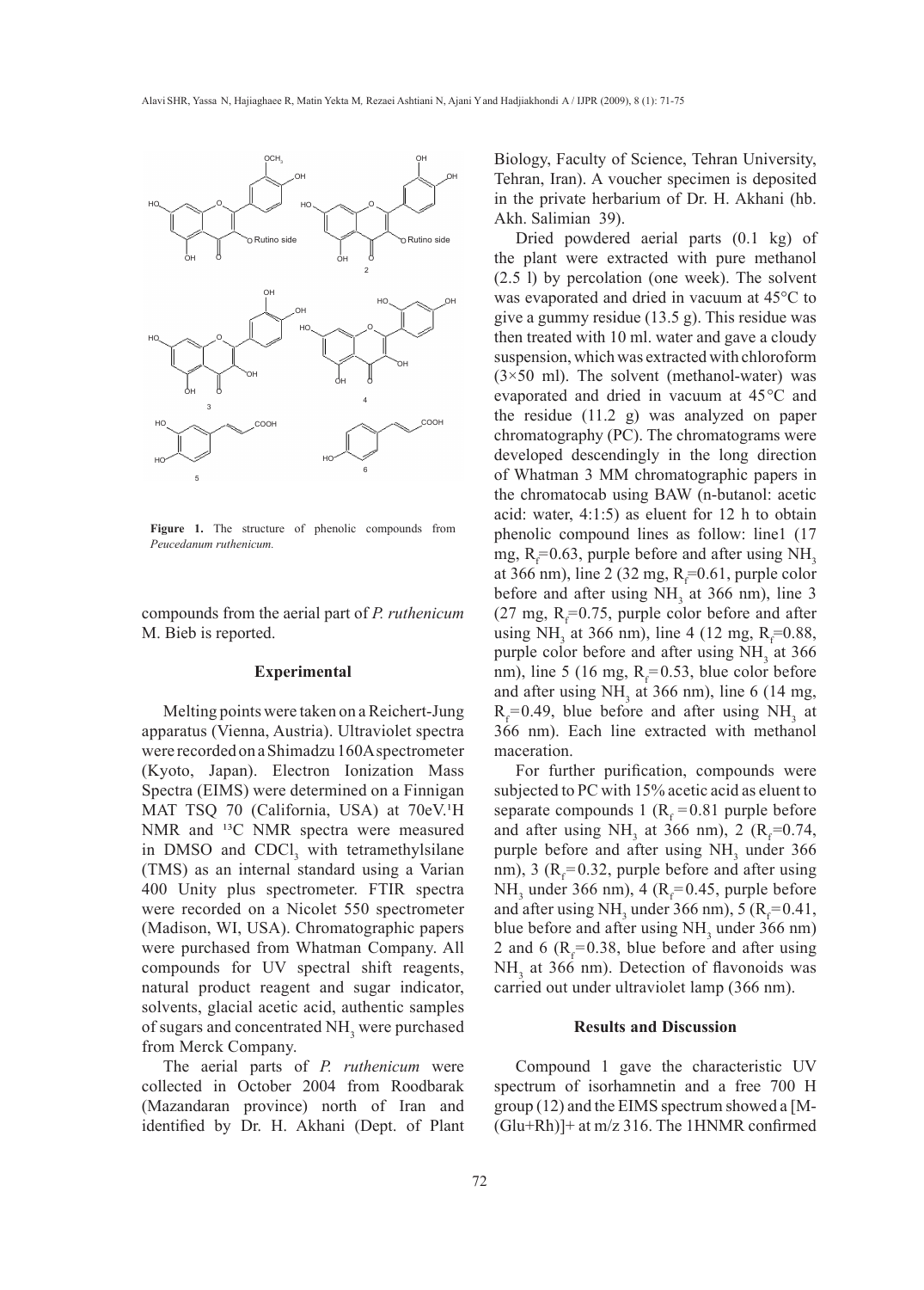|             | Compound 1(Isorhamnetin 3-0-rutinoside) |                                   | Compound 2 (Rutin) |                                 |
|-------------|-----------------------------------------|-----------------------------------|--------------------|---------------------------------|
|             | ${}^{13}C$                              | <sup>1</sup> H delta, m, $J$ (Hz) | ${}^{13}C$         | <sup>1</sup> H delta, m, J (Hz) |
| $\sqrt{2}$  | 156.7                                   |                                   | 147.1              |                                 |
| 3           | 133.0                                   |                                   | 133.1              |                                 |
| 4           | 177.2                                   |                                   | 176.5              |                                 |
| 5           | 161.3                                   |                                   | 160.1              |                                 |
| 6           | 101.0                                   | 6.1 $(d, J=2.4)$                  | 97.7               | 6.2 $(d, J=2.4)$                |
| 7           | 165.5                                   |                                   | 163.0              |                                 |
| 8           | 95.5                                    | $6.4$ (d, J=2.4)                  | 92.5               | $6.4$ (d, J=2.4)                |
| 9           | 156.4                                   |                                   | 156.1              |                                 |
| 10          | 103.7                                   |                                   | 102.1              |                                 |
| $1^{\circ}$ | 122.3                                   |                                   | 120.7              |                                 |
| $2^{\circ}$ | 115.3                                   | 7.85 $(d, J=2.4)$                 | 113.3              | 7.6 $(d, J=2.1)$                |
| 3'          | 149.6                                   |                                   | 143.3              |                                 |
| $4^{\circ}$ | 157.1                                   |                                   | 155.4              |                                 |
| $5^{\circ}$ | 120.1                                   | 6.92 $(d, J=8.4)$                 | 115.3              | $6.9$ (d, J=8.4)                |
| $6^{\circ}$ | 122.3                                   | 7.51 (dd, $J=8.4$ , 2,4)          | 120.1              | $7.5$ (dd, J=8.4, 2.1)          |
| 3'-OMe      | 55.7                                    | 3.83(s)                           | $\frac{1}{2}$      | $\overline{\phantom{a}}$        |
| 1"          | 104.5                                   | 5.2 $(d, J=7.3)$                  | 103.5              | 5.3 $(d, J=7.3)$                |
| 2"          | 75.9                                    | $3.2 - 3.6$ (m)                   | 74.9               | $3.1 - 3.5$ (m)                 |
| 3"          | 77.3                                    | $3.2 - 3.6$ (m)                   | 76.3               | $3.1 - 3.5$ (m)                 |
| 4"          | 71.6                                    | $3.2 - 3.6$ (m)                   | 70.3               | $3.1 - 3.5$ (m)                 |
| 5"          | 78.2                                    | $3.2 - 3.6$ (m)                   | 79.2               | $3.1 - 3.5$ (m)                 |
| 6"          | 65.5                                    | 3.8 $(d, J=10)$                   | 65.5               | 3.9 $(d, J=10)$                 |
| $1$ "       | 102.3                                   | 4.2 (d, $J=1.5$ )                 | 101.5              | 4.3 $(d, J=1.5)$                |
| $2$ .       | 71.4                                    | $3.2 - 3.6$ (m)                   | 70.6               | $3.1 - 3.5$ (m)                 |
| 3"          | 74.2                                    | $3.2 - 3.6$ (m)                   | 73.0               | $3.1 - 3.5$ (m)                 |
| 4"          | 72.3                                    | $3.2 - 3.6$ (m)                   | 71.3               | $3.1 - 3.5$ (m)                 |
| 5"          | 69.7                                    | $3.2 - 3.6$ (m)                   | 68.7               | $3.1 - 3.5$ (m)                 |
| $6$ "       | 17.8                                    | $1.09$ (d, J=6.2)                 | 18.8               | $0.9$ (d, J=6.2)                |

**Table 1.** <sup>1</sup> H NMR data of flavonol glycosids from *P. ruthenicum.*

the presence of one isorhamnetin nucleus since methoxy (Delta H=3.83) and two aromatic spin systems, Delta H 7.51 (J, 8.4, 2.4), 6.92 (J, 8.4) and 7.85 (J=2.4 Hz) corresponded to H-6', H-5' and H-2', respectively, and Delta H 6.4 (J= 2.4) and Delta  $6.1$  (J= 2.4) to H-8 and H-6, respectively (Table 1). The <sup>1</sup>HNMR spectrum of compounds 1 and 2 indicated the presence of one rhamnosyl and one glycosyl moieties with characteristic signals at 4.2 and 4.3 ppm (H-1''', H-1''', d, J=1.5 hz) and 1.09 and 0.9 ppm (H-6''',  $H-6$ <sup>"'</sup>, d,  $J=6.2$  Hz) for rhamnose and anomeric proton of β- glucose at 5.2 and 5.3 ppm  $(H-1)$ ",

d, J=7.3 Hz). The rhamonse moiety must be attached to glucosyl, as, the glucose  $^{13}$ C signals equivalent to those seen in data available from the literature (13, 14). Thus, 1 is isorhamnetin 3-0-rutinoside.

The chemical shifts of compound 2 are shown in Table 1. The aromatic carbon shifts of the flovonoid glycoside rutin 2 can be assigned by the use of quercetin 3 as model and the data of sugar were explained before compound 3 was assigned by use of the HNMR spectrum. It showed characteristic signals of a flavonol (3-Hydroxy flavone) with a spin-spin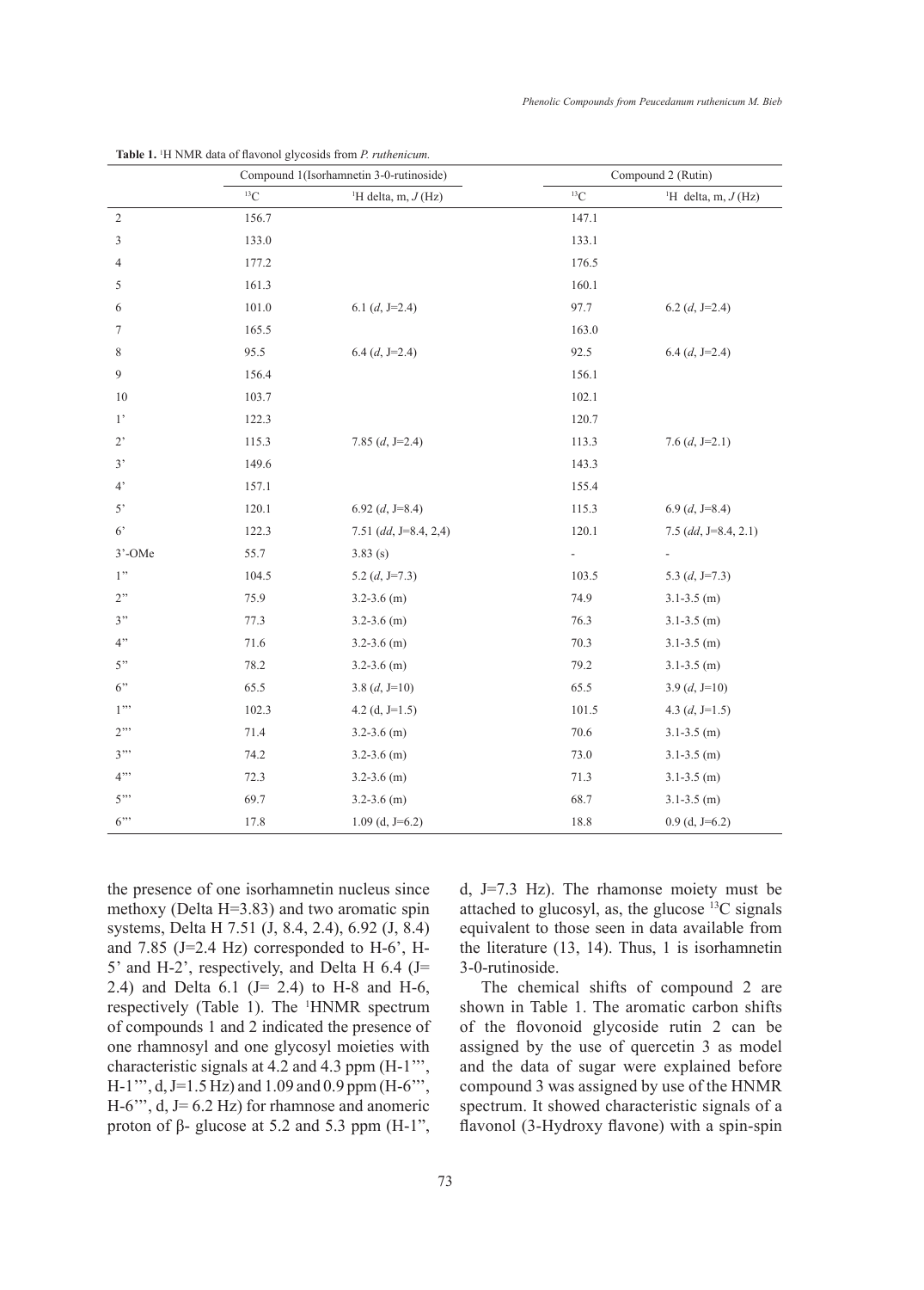|                | Compound 3 (Quercetin) |                                   | Compound 4 (Morin) |                                   |
|----------------|------------------------|-----------------------------------|--------------------|-----------------------------------|
|                | ${}^{13}C$             | <sup>1</sup> H delta, m, $J$ (Hz) | ${}^{13}C$         | <sup>1</sup> H delta, m, $J$ (Hz) |
| $\overline{2}$ | 141.05                 |                                   | 147.1              |                                   |
| 3              | 137.1                  |                                   | 133.7              |                                   |
| 4              | 177.3                  |                                   | 174.09             |                                   |
| 5              | 162.4                  |                                   | 160.1              |                                   |
| 6              | 99.2                   | 6.1 $(d, J=2)$                    | 97.2               | 6.2 $(d, J=2.4)$                  |
| 7              | 165.5                  |                                   | 162.7              |                                   |
| 8              | 94.4                   | $6.4 (d, J=2)$                    | 92.5               | 6.3 $(d, J=2.4)$                  |
| 9              | 158.2                  |                                   | 156.0              |                                   |
| 10             | 104.5                  |                                   | 102.94             |                                   |
| $1^{\circ}$    | 124                    |                                   | 139.6              |                                   |
| $2^{\circ}$    | 116.05                 | 7.8 $(d, J=2)$                    | 155.1              |                                   |
| 3'             | 146.2                  |                                   | 107.2              | 6.3 $(d, J=2.4)$                  |
| $4^{\circ}$    | 148.7                  |                                   | 159.9              |                                   |
| 5'             | 116.2                  | 6.88 $(d, J=8.4)$                 | 108.9              | $6.5$ (dd=7.4, J=2.4)             |
| 6 <sup>2</sup> | 121.7                  | 7.59 (dd, $J=8.4, 2$ )            | 133                | 7.4 $(d, J=8.4)$                  |

**Table 2.** <sup>1</sup> H NMR data of flavonol aglycons from *P. ruthenicum.*

coupling pattern resulting from the presence of oxygen atoms at C4, C5 and C4 and C7. Thus, an AB pattern was observed for H6 and H8, with J=2 Hz and a pattern typical of a 1, 2, 4- trisubstituted hydrorylated benzene with Delta 7.8 (d, J=2Hz, H-2'), 7.59 (dd, J=8.4 Hz, J=2, H-6') and 6.88 (d, J=8.4 Hz, H-5'), corresponding to quercetin.

The flavonol morin 4 was assigned by comparison with quercetin 3, a substance possessing the same substitution pattern of rings A and B and a pattern of a 1, 3, 4 trisubstituted hydroxylated benzene was observed for C ring with Delta 7.4 (d, J=8.4 Hz, H-6'), 6.5 (dd, J=7.4, J=2.4 Hz, H-5') and 6.3 (d, J=2.4, H-3'). The common pathway of fragmentation of flavonoids is a retro-Dicls Alder reaction that, in the case of morin, gives the m/z 152 and 150 ions (15).

Compound 5 and 6 were identified as caffeic acid and p-coumaric acid, by comparing their EI-MS, <sup>1</sup>HNMR and spectra with published data  $^{13}$ CNMR (16, 17). The chemical shifts of the compounds 5 and 6 are shown in Table 3.

|                |            | Compound 5 (Caffeic acid)         |            | Compound $6(p$ -Coumaric acid)    |  |
|----------------|------------|-----------------------------------|------------|-----------------------------------|--|
|                | ${}^{13}C$ | <sup>1</sup> H delta, m, $J$ (Hz) | ${}^{13}C$ | <sup>1</sup> H delta, m, $J$ (Hz) |  |
|                | 167.9      |                                   | 167.7      |                                   |  |
|                | 144.4      | 7.5 $(d, J=16)$                   | 143.4      | 7.54 $(d, J=16)$                  |  |
| 2              | 120.3      | 6.2 $(d, J=16)$                   | 114.0      | 6.211 $(d, J=16)$                 |  |
| 3              | 125.2      |                                   | 124.4      |                                   |  |
| $\overline{4}$ | 114.1      | 7.0 $(d, J=1.6)$                  | 114.8      | 6.82 $(d, J=8)$                   |  |
| 5              | 114.7      |                                   | 128.6      | 6.38 $(d, J=8)$                   |  |
| 6              | 146.9      |                                   | 158.6      |                                   |  |
| $\overline{7}$ | 143.9      | 6.8 $(d, J=8.4)$                  | 128.6      | 7.38 $(d, J=8)$                   |  |
| 8              | 113.3      | $6.92$ (dd, J=8.4, 1.6)           | 114.8      | 6.82 $(d, J=8)$                   |  |
| 9              | 124        |                                   | 139.6      |                                   |  |

**Table 3.** <sup>1</sup> H NMR data of phenolyc acids from *P. ruthenicum.*